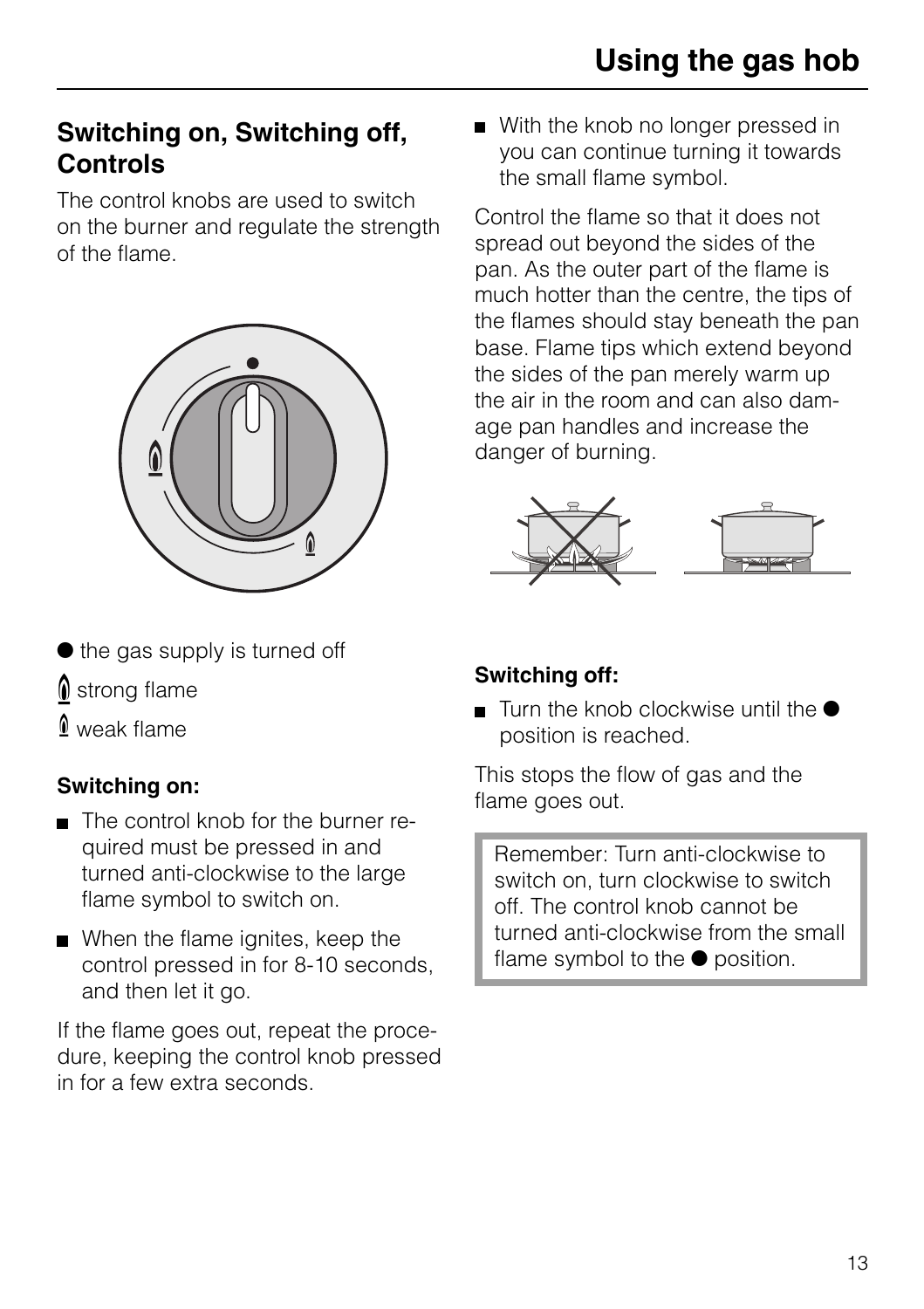# **Pans**

#### **Pan size**

- The simple rule: a large pan for the large flame, a small pan for the small flame.
- Wide, shallow pans are preferable to narrow, tall ones. They heat up more quickly as there is room for more flame under the base.



– Do not use pans with too large a base diameter. Using larger pans may cause the

flames to spread out and damage or burn the worktop or surrounding units.

- Do not use small pans with high flame settings as the flames can lick up the sides of the pan.
- Pans with a smaller diameter than the pan support or pans which do not sit securely (without wobbling) are hazardous and should not be used.

#### **Suitable pans**

Any heat-resistant pans can be used on a gas burner.

Pan bases do not need to be even for cooking, (in contrast with those used on an electric hob). Through the spreading action of the flame, heat reaches all parts of the base.

Thick pan bases reduce the risk of food overheating in places, as heat is better distributed.

Thin pan bases conduct heat to the food inside more quickly than thicker ones. However as the heat is not evenly distributed over the pan base there is a danger that food may heat up unevenly. Stir the food frequently.